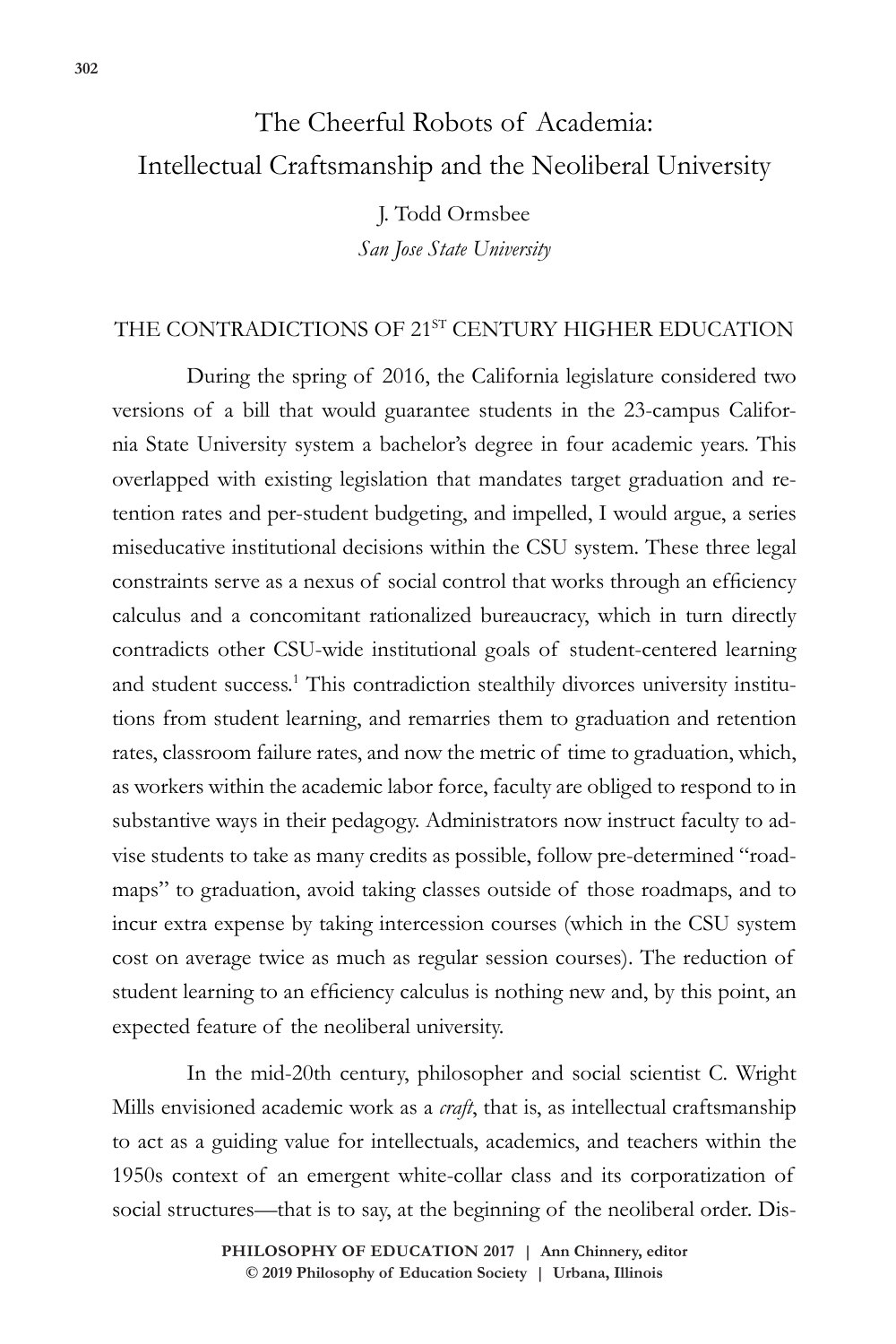cussing the realities of mid-twentieth century labor and class stratification, Mills gave an idea of what craft might be, which I have adapted for present-day knowledge laborers: 1) the hope of good intellectual work, and pleasure in that work; 2) the connection of the worker to the work, that is, control over one's intellectual work; 3) control over time and method of pursuing one's intellectual labor; 4) developing one's intellect as a means of developing one's self; 5) the connection of work and play; and 6) because one's work is *meaningful* to the self (not because it's required or necessary), work is a fully integrated part of one's whole life.2 Like Mills, I use *intellectual craftsmanship* as a *value*, or in John Dewey's language, as an *end-in-view*,<sup>3</sup> to evaluate both the current experience of being a university professor and to critique the institutions that constrain and enable that experience. A second look at Mills' value proposition serves as a deepening critique of our own work within universities and as a possible loadstone for a changed pedagogy and shared governance of universities. If Mills' theory was opposed to the labor order of his day, how much more so against the neoliberal university.

#### MILLS' POST-WAR SOCIAL ORDER AND TWENTY-FIRST CENTURY NEOLIBERALISM

By the 1950s, social stratification, the organization of the flow of inequality and power, had changed dramatically within the United States. A process that had begun in the late 19th century with the rise of the modern corporation had come to fruition in the 1950s, changing the social order of the nation. In "On Knowledge and Power," Mills argued that society had so dramatically transformed during that period that our old ways of thinking about society and, importantly, about democracy no longer worked. Indeed, Mills argued that liberalism had already collapsed intellectually by the 1950s, despite remaining rhetorically ascendant in the political order. "As a proclamation of ideals, classic liberalism, like classical socialism, remains part of the secular tradition of the West. As a *theory* of society, liberalism has become irrelevant, and, in its optative way, misleading, for no revision of liberalism as a theory of the mechanics of modern social change has overcome the trademark of the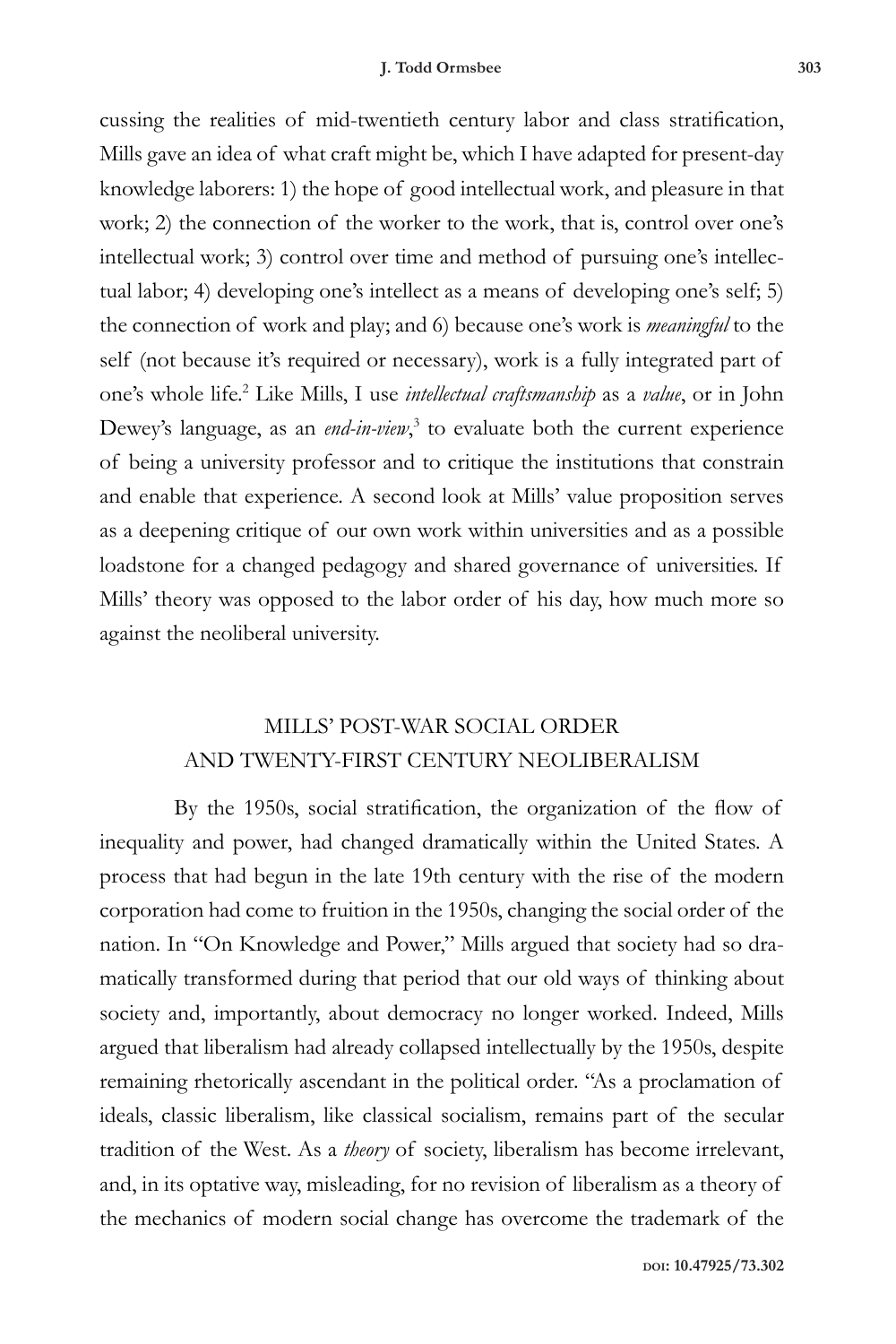nineteenth century that is stamped upon its basic assumptions." The "political vocabulary" of liberalism has been "stretched beyond any usefulness" precisely because it no longer describes the actual social conditions we are living in. <sup>4</sup>

As Mills argues in *White Collar*, the middle classes were the location of the most thoroughgoing transformation, having moved and expanded from the old middle classes—property-based and entrepreneurial—to the new middle classes—salary-based, white-collar employees. This transformation in the meaning of "middle class" disrupted the previous status system; status could no longer be located firmly in possession of property, as the middle classes had come to be defined by their occupations. Consequently, as one of the primary means of distributing social power, a status located in one's occupation came to be inextricably connected to one's education, which, by the 1950s, had become the qualification necessary for obtaining a white collar job.<sup>5</sup> This leads to what Mills calls *status panic*, where social prestige had become highly unstable and precarious, tied as it was to the vicissitudes of the job market and the quality and worth of one's educational accreditations, and where *recognition*  of those bona fides was never guaranteed.<sup>6</sup>

If education had traditionally been seen as the key to effective and full participation in the public sphere, over an approximately 70-year period, it had become the key to middle-class status. In "Mass Society and Liberal Education," Mills argues that the classical liberal ideal of a "community of publics," where educated citizens deliberate, debate, and cooperate to solve collective problems in face-to-face interaction, had not only disappeared, but also had been rendered impossible, as the *public* had been transformed into *the mass*. 7 Massification had been studied and theorized in various ways before Mills (most notably by the Frankfurt School), but Mills' reading of his historical moment offers a particularly salient critique of education. Mills argues that the *mass* are, by definition, receivers of opinion generated and distributed in a mass-produced media environment; individuals within the mass *choose among opinions* presented to them by the media without the possibility of answering back in any meaningful, deliberative, dialogic, or indeed, public way.<sup>8</sup> By definition, in a mass, there are far fewer opinion givers than the mass of receivers,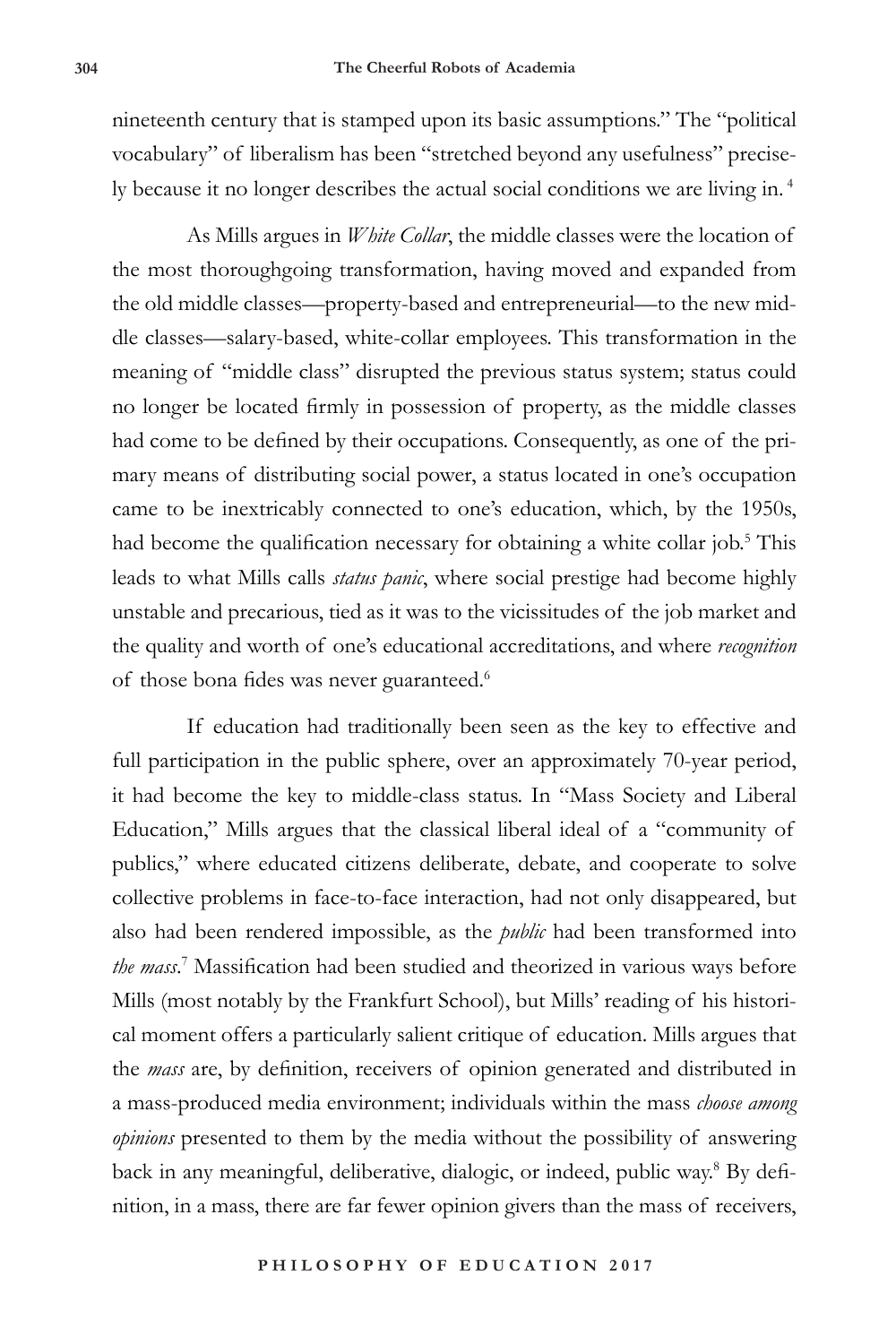#### **J. Todd Ormsbee 305**

with *publics* transformed into *media markets.*<sup>9</sup> Problematically, we still use the term "public" as if it has any meaning or relevance to the way we function in a massified society, where "'the public' is [now] composed of the unidentified and non-partisan in the world of defined and partisan interests. It is socially composed of well-educated, salaried professionals, especially college professors; of non-unionized employees, especially white-collar people, along with non-employing, self-employed professions and small businessmen. ... What the public stands for, accordingly, is often a vagueness of policy (called open-mindedness), a lack of involvement in public affairs (known as reasonableness), and a professional disinterest (often known as tolerance)."10

It is within this massified society, with the possibility of real democratic publics almost completely eclipsed, that Mills sees our modern educational conundrums. Recently, David Labaree has traced the history of the transformation both of the *public* value of education and of the *social and economic* value of education, arguing that the latter has taken over the ways that we talk about, reform, organize, and structure educational systems and institutions nationwide.<sup>11</sup> Further, Wendy Brown has given a thorough description of the ways that human capital theory has been deployed to restructure the very meaning of higher education from within our current neoliberal order.12 As a social scientist, I prefer a parsimonious usage of the label "neoliberalism," to denote the structures of late capital and post-Fordist production, and particularly the ways that rationalization (i.e., efficiency calculus and quantification of human economic behavior) has been intensified and expanded into every aspect of the economy, including education, which is now thoroughly imbricated within the *economic order* as the source of white collar qualifications.13 Historically, there is little, or indeed anything, new or different about neoliberalism from the Fordist, pre-World War II industrial- and finance-capital social organization. Rather, neoliberalism is best seen as the *intensification of rationalization*, including the bureaucratization of human relationships and the reduction of human personality to social roles within the production regime.14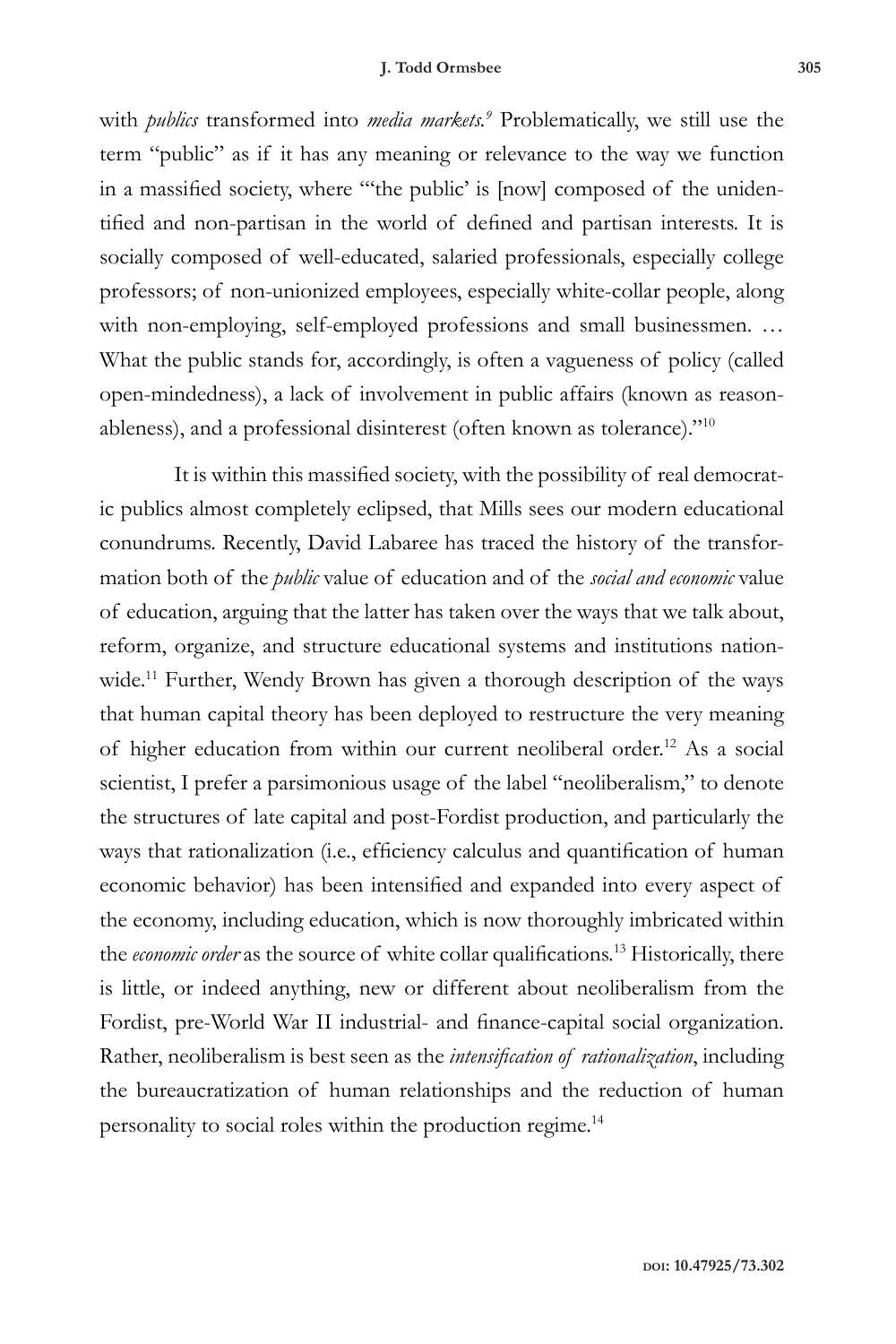### SOCIAL ORDER, PERSONALITIES, AND THE EDUCATIONAL SPHERE

Importantly, Mills and sociologist Hans Gerth created a meticulous theory of the connection between social structure and individual personality in *Character and Social Structure: The Psychology of Social Institutions.*15 Their work focuses our attention on what kind of person—characteristics, personalities, perhaps what today we would call subjectivities—are created by this social system of the *mass,* characterized by individuals playing out white-collar roles and suffering from an ongoing and irremediable *status panic*. For us, the question becomes what role is education playing in this process? Much historical and critical work has been done about education as a kind of training, a form of social control, at least as early as Aristotle, and perhaps most famously in the Marxist tradition, Althusser's ideological state apparatus. For their part, Gerth and Mills argue that education constitutes one of the *social spheres* that cut across institutional orders as systems of social behavior. Education, then, is a set of social practices that, in a complex urban, mass society, are necessary helps for individuals adjusting themselves into political, kinship, economic, military, and religious orders.<sup>16</sup>

These social orders and social spheres work together to channel and shape individuals into their social roles, which in turn demand that the individual be (or become) a certain kind of person in order to carry out their roles—this is what Gerth and Mills term *personalities.* Social roles are interconnected in such a way that you can identify a person's social role through the corresponding *personality type,* by understanding the role that the person must occupy. Javier Treviño describes this as the *psychic structure* created by the social structure; that is, the social basis for the character structure of the individual.<sup>17</sup>

If we combine what I've covered so far, we have a detailed description of the *social and psychic effect of the educational sphere* on society and social stratification. First, the social structure consists of a sort of feedback loop, where the very social structure that demands education and occupation for status simultaneously renders status unstable and ambivalent, creating the status panic that can only be assuaged through meeting the terms the social structure sets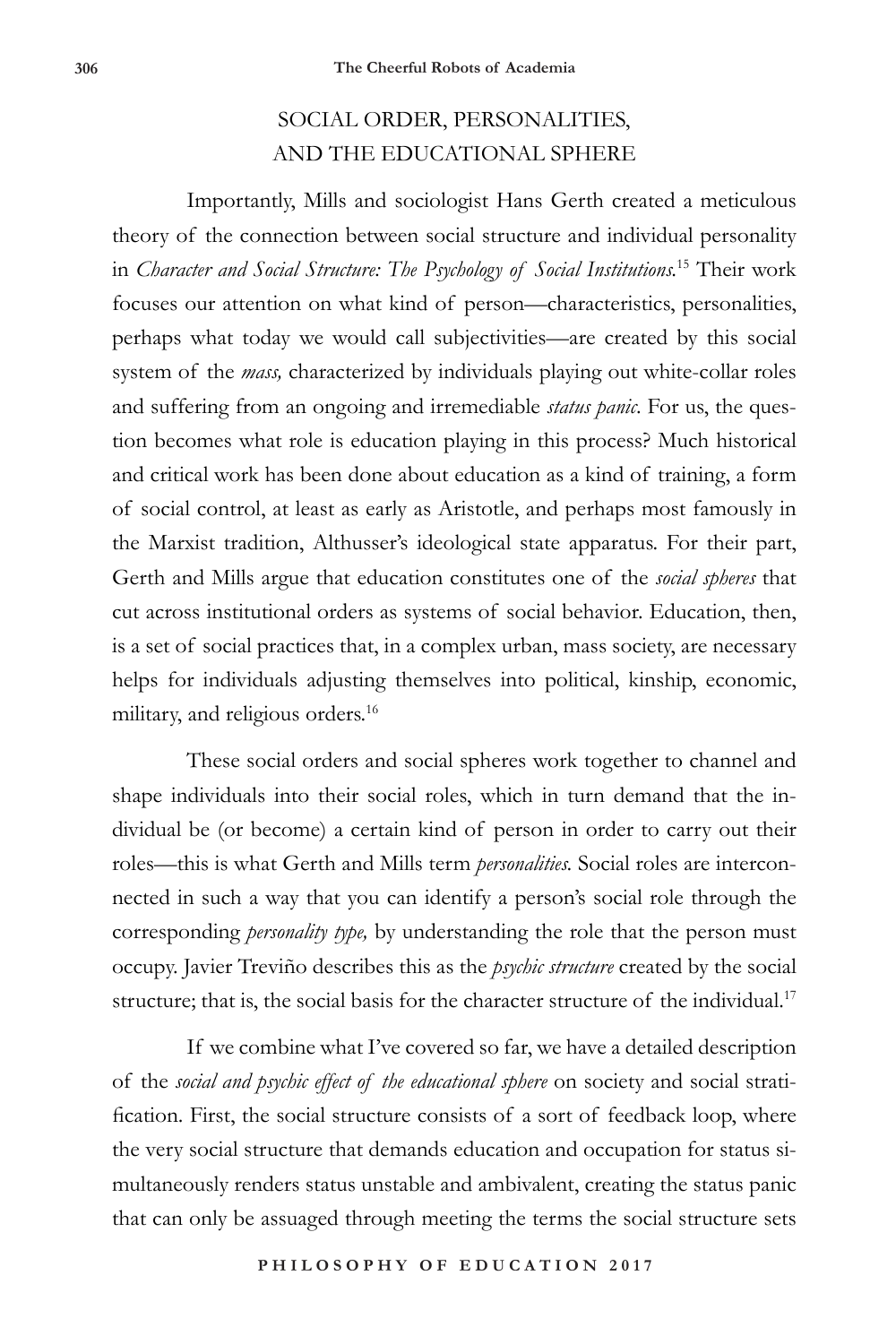out. Status is a promise always unfulfilled in the new middle classes, thereby ensuring that people will continually seek to stabilize their status through education and occupation. Second, education creates individuals whose personalities match their social roles across various social orders, creating characteristics within the individual that allow the individual to fit into their social slot within the rational order. Finally and perhaps most importantly, Gerth and Mills argue that an individual's social role and status can be identified through their *vocabularies of motives*; that is, the language of values they use to describe their function and place within the social structure. These motives are historical and flexible, changing with the various social orders that produce their concomitant social roles, and individuals adapt accordingly.

### VOCABULARIES OF MOTIVES WITHIN THE EDUCATIONAL SPHERE

From Mills' theory, I would argue that the *motives* of both professors and students generally fall into three basic categories: job qualification, status panic, and idealized counter-values. Both professors and students come into the classroom already imbricated in and implicated by the social stratification system before any kind of teaching or learning occurs. These three motive vocabularies, indicative of the current and aspirational social roles of both student and professor, produce and are produced by the concomitant educational practices in the interactional moments of teaching and learning.

Professors are themselves part of the white-collar middle classes, marked by their qualifications; in other words, the professorial *personality* emerges within the system, having already gone through the education process itself, and now participating in the social sphere that produces new members of the economic social order. Students come to the university classroom either aspiring to enter the white-collar middle classes or to replicate the position of their parents. This is no shock to anyone who teaches in higher education, as the motives of students are clearly and constantly articulated in a multitude of ways in and out of the classroom, and supported by administrative and even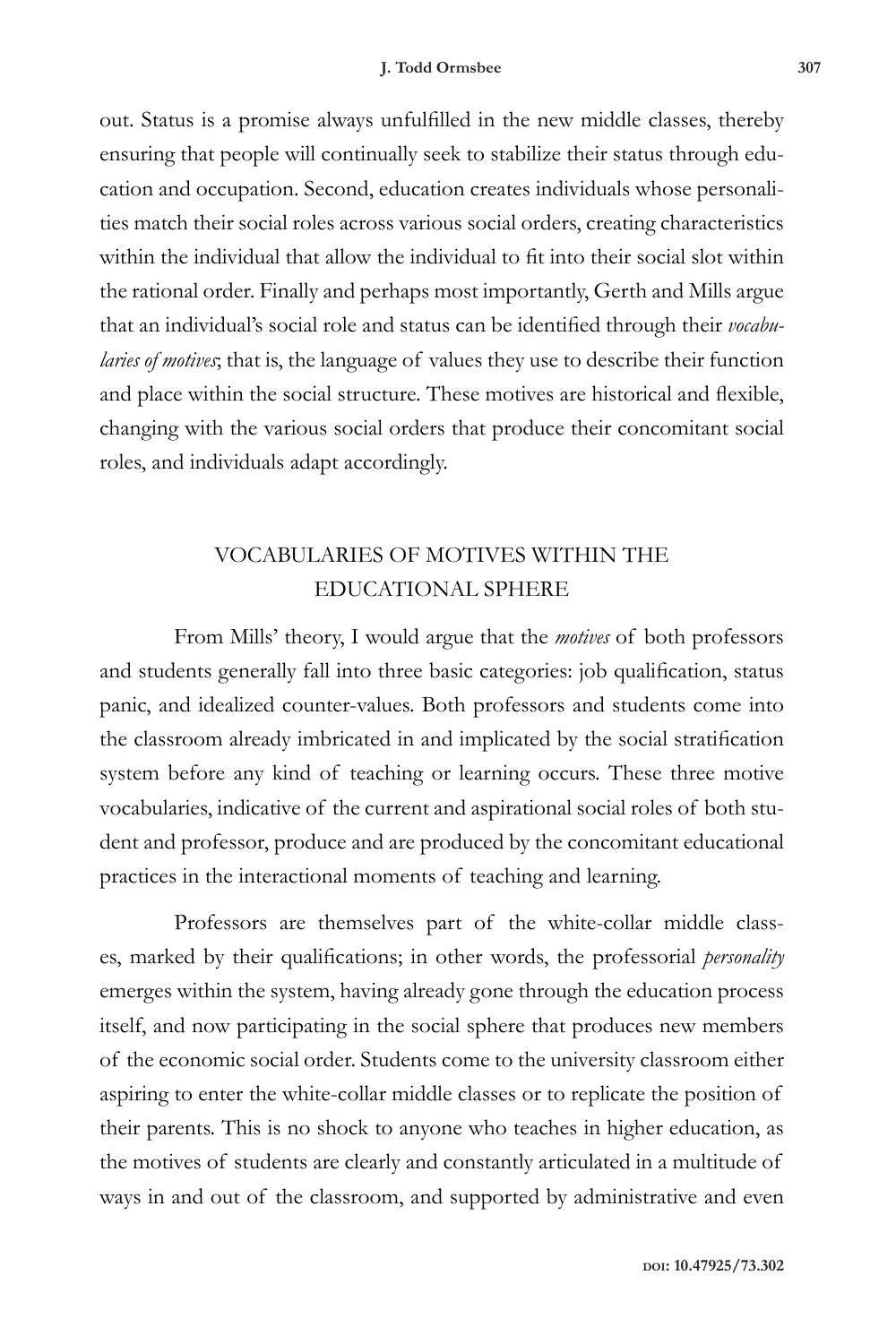legislative means. Students' status panic is clear in their motives to gain the occupational qualification; whereas professors' status panic may be hidden by our idealized counter-values. But a real and forthbearing value, I would argue, must make professorial status panic explicit, in order to counter it. If Mills is correct in *White Collar*, the status of the professor depends almost entirely on the recognition of his or her qualifications to be a professor. This recognition can be denied at all social levels—by students, by administrators, by baristas, by colleagues and peers, by neighbors, by political opponents and candidates, by family, etc. This creates a motive vocabulary based on, implicitly or explicitly, status panic, which shapes teaching, service, and scholarship around acquiring and maintaining an always threatened, always unstable and fleeting recognition. So professors share role and status motive vocabularies with their students, albeit from different positions in their biographies.

However, no social sphere is a clean break from the past. Educational roles also often produce motive vocabularies that echo older educational values, notably the idea that education can be the proving ground for democratic citizenship and membership in the democratic public. A second echo can be heard in Mills' observation that: "Everyone seriously concerned with teaching complains that most students do not know how to do independent work. They do not know how to read, they do not know how to take notes, they do not know how to set up a problem, nor how to research it. In short, they do not know how to work intellectually."18 Here, education is valued as a training in and practice of a certain kind of knowledge production. This is what Mills called intellectual crafsmanship, where the intellectual skills of the academic are ends-in-themselves—that is, valuable in themselves—and where they become means for challenging and disrupting the social order. Intellectual craftsmanship, that is, as a process of individually guided and controlled creative work, can potentially function as a particular kind of intervention into the waning (if they still exist at all) democratic publics. Notice the ways that Mills layers values in a Deweyan mode: intellectual craftsmanship is both an end-in-view and an end-in-itself at the same time, depending on the role it is playing in context.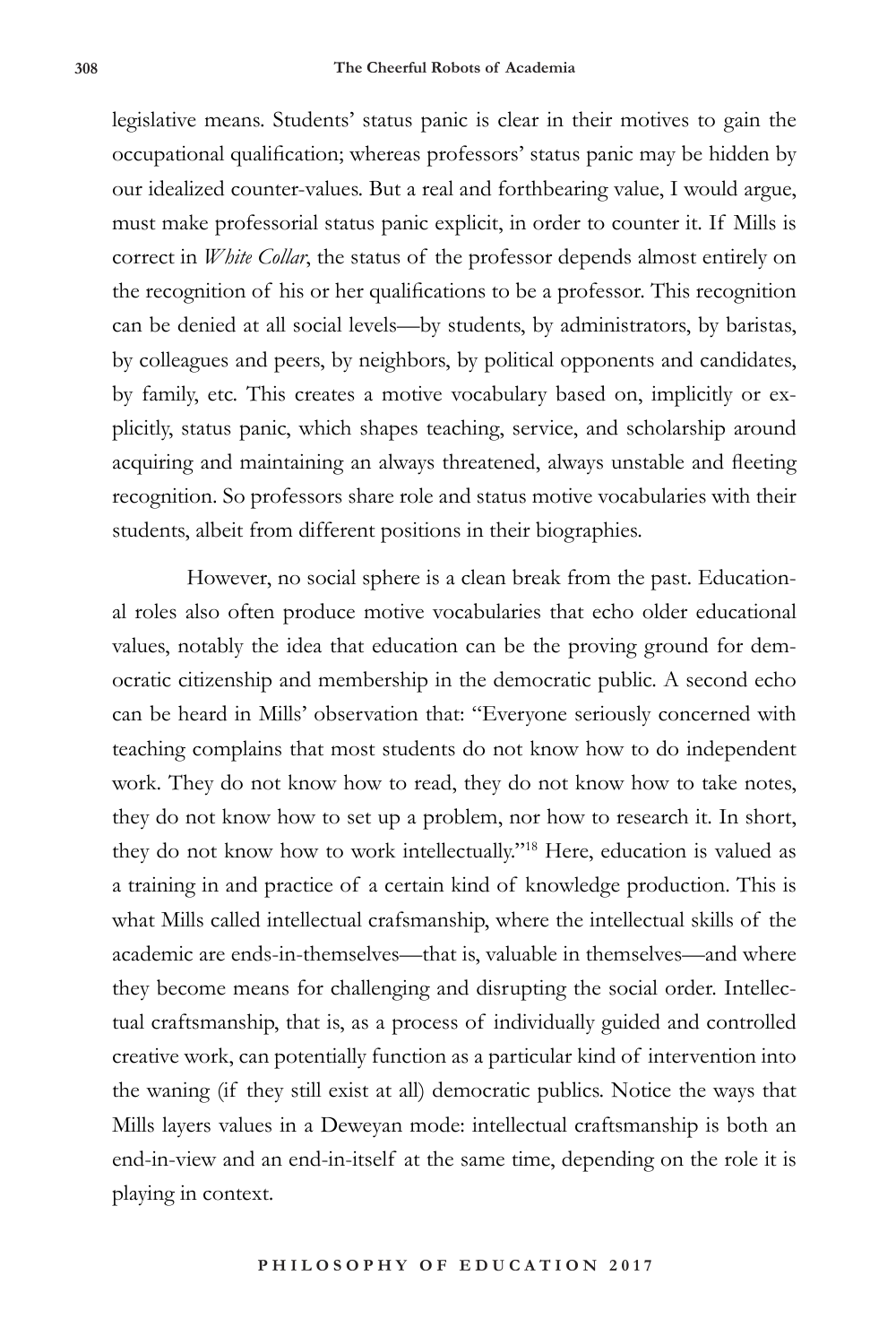## CHEERFUL ROBOTS VS. CRAFTSMANSHIP IN HIGHER EDUCATION

One of the effects of education, if not one of its explicit goals, is to create compliant and flexible participants in the economic social order. For Mills, these *cheerful robots*19 make compliance itself a *style of life*, a way of *being* in a fully rationalized social structure. There is a deep psychic split between the compliant lifestyle and the status panic, both inherent in the rationalized system, even within Mills' own theory of education: both professors and students are simultaneously cheerful and panicked. For example, students are panicked as they lack the credential promised by a university degree; but they are also cheerful, lacking as yet the skills and self-awareness to know they are panicked. Recalling the two prominent echoes of older values in our vocabularies of motive, we find in our panicked cheerful robots that the lack of scholarly skills and knowledge, of learning itself, is secondary and un(der)valued; and if we follow Mills' way of thinking, preparation for democratic citizenship is already irrelevant in a world structured around the mass distribution of rarefied opinions.

Mills insists, however, on the cheerful-panicked contradiction, making it explicit in his theory in two important ways. First, Mills theorizes a means for professors to pass on their scholarly skills in a dialogic manner, not through rote instruction, nor systematic methodologies; rather, Mills argues, scholars should talk to students openly about *how* they do what they do, from beginning to end, and should do so in dialogue with other scholars also talking about how they do what they do.<sup>20</sup> This dialogue among scholars, inviting students to participate, talk back, and try out their own ways of knowledge-making flew in the face of formal, discipline-based methodology education of the time, and treated knowledge-making as a kind of *craft*. Indeed, Mills would eventually reject the social scientific construction of both Grand Theory and Methodology in his highly influential *The Sociological Imagination*, wherein he humanizes social scientific inquiry by insisting on accounting for the *biography* of the scholar and his subjects and the specific *history and context* of the phenomenon the scholar is studying.<sup>21</sup> For Mills, both theory and method are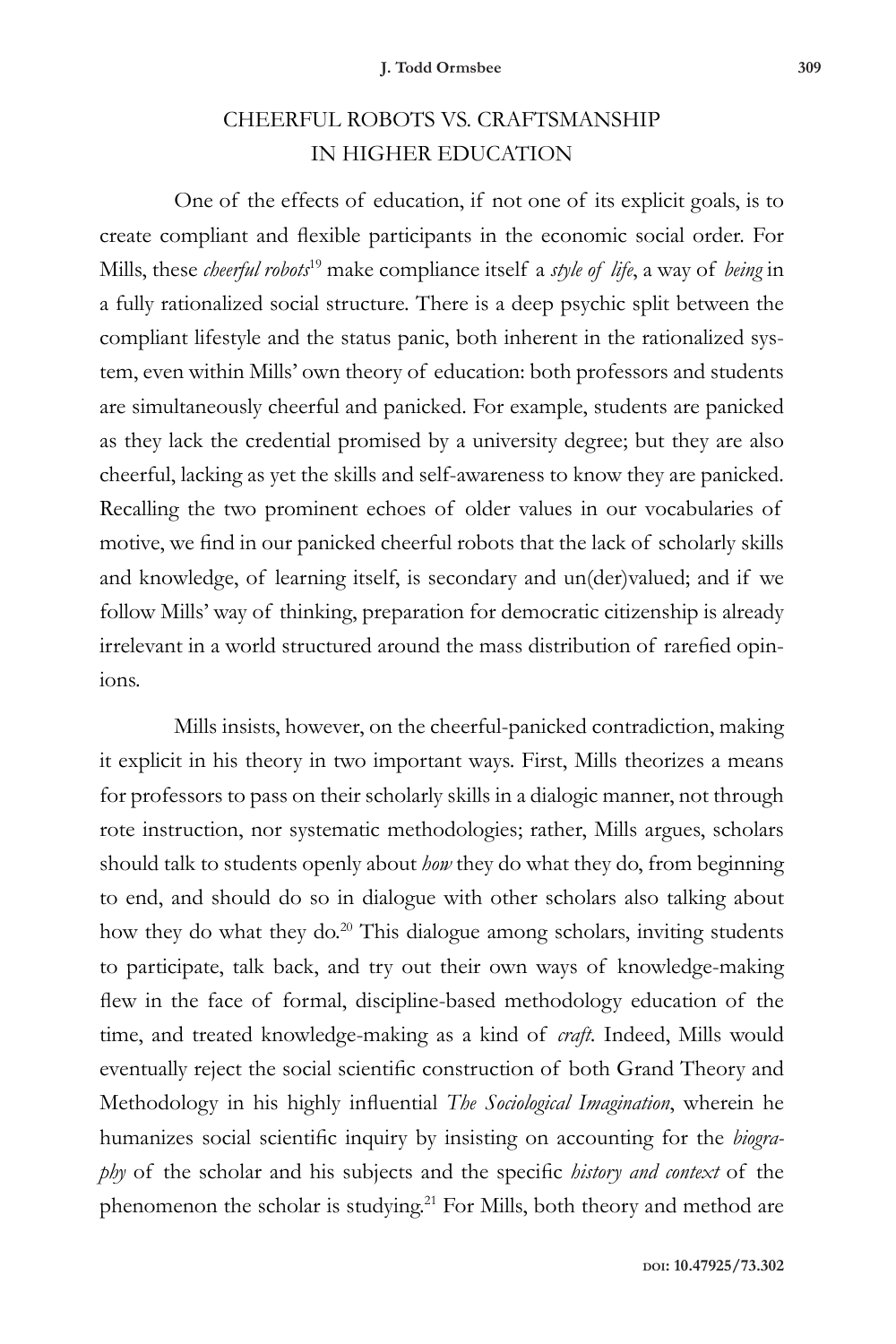quite simply "clarity of conception and ingenuity of procedure" making a scholar into a "self-conscious thinker, a man [sic] ready to work and aware of the assumptions and implications of every step he will take as he tries to find out the character and the meaning of the reality he is working on."22 Such self-consciousness becomes the ground out of which the craftsman-scholar can build useful contextual knowledge, which should be shared with students in a self-aware, dialogic manner.

Second, Mills' idea of liberal education within a college setting maintains the possibility of constantly foregrounding the values that motivate us, putting teacher and students into constant contact with intellectual difference, real dialogue, and conflict with the social order. This stands in contrast to students and professors as cheerful robots. Like all those who are cheerful within the social order, they tend to segregate themselves based on their opinions and, I would argue, the aesthetics they choose from mass media or, conversely, that match their existing social role. "They do not, accordingly, experience genuine clash of viewpoint or issue," which they consider unpleasant.<sup>23</sup> More importantly, "they are so sunk in the routines of their milieux that they do not transcend, even in discussion, much less by action, these more or less narrow milieux. They do not gain a view of the structure of their society and of their role within it." Such robots can only interact with each other in terms of received stereotypes and unconscious prejudices, that is, within a mass-produced "pseudo world."24 Such robots have "no projects of [their] own; [they] fulfill the routines that exist."25

Academics were one group of people Mills considered just enough outside the system to maintain a steady critique of the social structure and, significantly, to awaken students to their own positions and roles within that structure. Professors' own status panic, then, could lead us in one of two directions: either to submit to the social order, bow our heads, and become the cheerful robots it demands; or to make the educational sphere, particularly the educational potential of the college classroom, a renewed context of democratic politics. In *The Sociological Imagination*, Mills imagines an intellectual process very familiar to those who have studied Dewey, where threats to cherished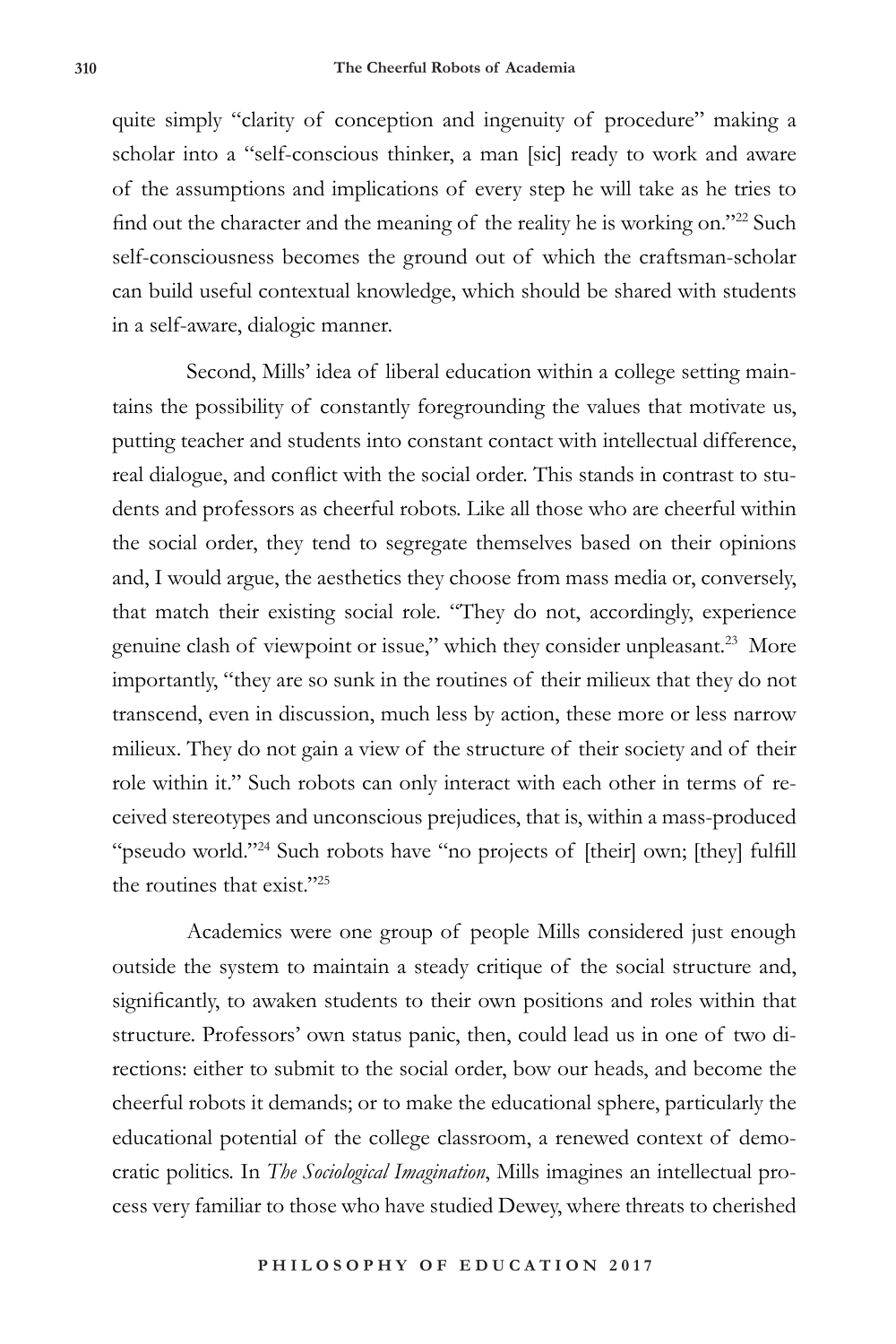#### **J. Todd Ormsbee 311**

values or issues or problems that arouse the student's and/or scholar's questioning become research *problems.* In the book's concluding chapter, "On Politics," Mills resurrects the very liberal concepts that he had already pronounced irrelevant, particularly freedom and justice, and places them in an ongoing chain of knowledge, where intellectual craftsmanship engages consciously with history, as a link in the historical chain, emphasizing human agency and the ability to create the history they are living.26 Mills' theory of a politicized intellectual craftsmanship is complex and socially grounded. For my purposes here, I will summarize by saying that Mills acknowledges the organizations and flows of power within a rationalized, corporate, massified social order, but that he hopes intellectuals *might* have the ability to consciously enter and disrupt those flows of power.

Our neoliberal economic order creates a divided professorial personality, one that is at once implicated in and part of the social structure, as an agent of the educational sphere and as a white-collar employee, but also as a potential agent of disruption and change. If correct, the divided professor creates a divided classroom, where the relationship with students is marked by both the professor's own cheerful panic and, potentially, the professor's craftsmanship, which can lay bare and undermine the system creating passive, yet perpetually uneasy, subjects. Teaching becomes self-consciously and purposefully political. And all of the above is cut through by both the possibility that pedagogy and knowledge-making can be a *craft* rather than an occupation. I would extend this beyond the classroom to both our scholarly work and our administrative and committee work, and I would insist that this potential is wasted when we are unthinking, cheerful robots.

#### THE UNIVERSITY CLASSROOM, MILLS' VISION, AND THE BINDS OF THE NEOLIBERAL UNIVERSITY

In "Mass Society and Liberal Education," Mills sees a truly liberal college classroom as one in which a different kind of personality is encouraged to grow—a personality that can resist and withstand the social roles that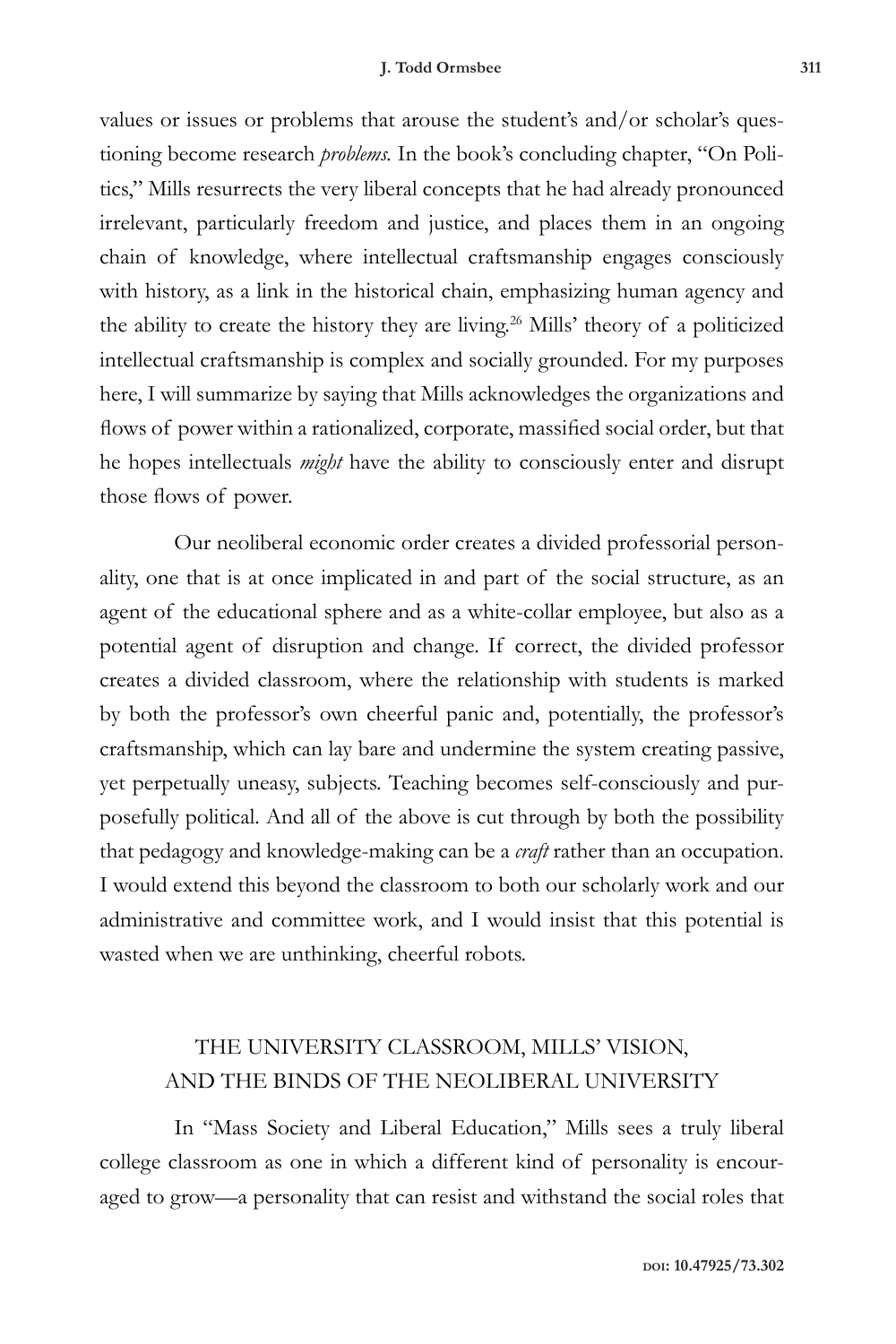university education channels both student and teacher into. "Its first and continuing task," he wrote, "is to help produce the disciplined and informed mind that cannot be overwhelmed ... by the burdens of modern life."<sup>27</sup> This can be accomplished by using the fact that our students are already adults when they come to us, capable of seeing and thinking about larger social problems and structures. This allows us to help students turn their "personal troubles and concerns" into "rationally open problems" that can be explored, studied, critiqued, and potentially solved.28 In turn, this classroom project might resist massification and conditionally reconstitute a democratic, liberal public.

If neoliberalism is indeed an intensification of rationalization, and if higher education has come under the purview of the intensely rationalized neoliberal order, then the professoriate is subject to the same limits of occupation as those of all the other cheerful-yet-panicked robots. At this point, the neoliberal university is close to fully realized, where ends and means are bureaucratically controlled and assessed, with built-in incentives for compliance, and where statistical goals and evaluations of the learning process foreclose the possibility of professor and student engaging together in a crafts-like relationship of knowledge-making. Each of the six characteristics of the craft are either strongly discouraged or punished in the classroom, and often even in scholarship. There is a separation of the *product of intellectual labor* and the worker, the professor, where classroom content, pedagogy, even topics of research are constrained by outside forces. Both scholarship and pedagogy are now channeled through outside rationalities relating to status within the institution such as tenure and promotion requirements and procedures, which also soothe status panic at academic conferences and through publication. Both are tied to regimes of efficiency in the classroom. It was already doubtful in 1959 whether or not Mills' vision of intellectual craftsmanship was even "in view" enough to be an "end." Now, in our late neoliberal historical moment, students still come to us with occupational and status concerns, as they did in the 1950s, but are now often completely oblivious to any of the older value motives for education, and have been trained for nearly 20 years in how to function within an educational order structured by efficiency calculus. And so I balk at the notion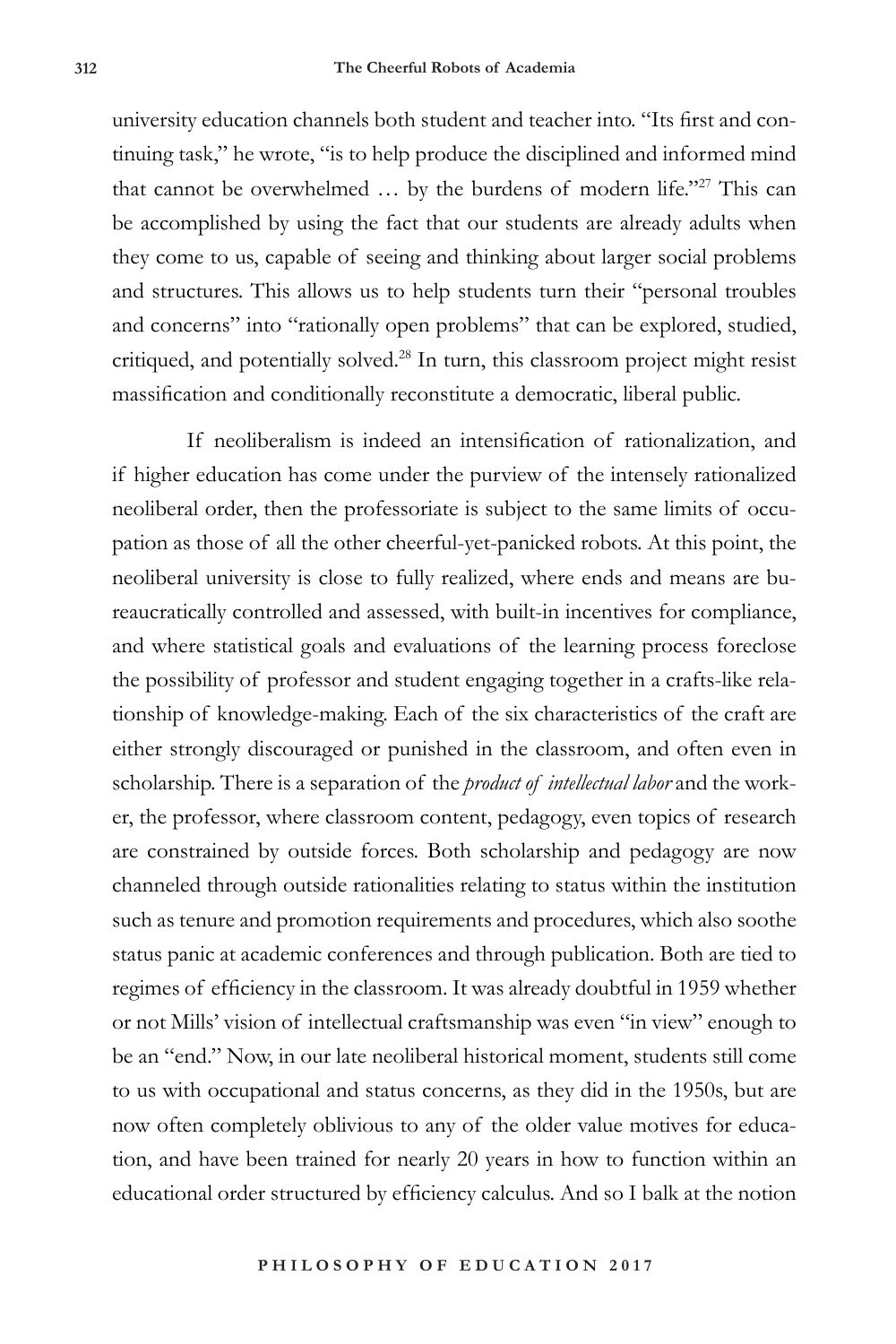that we have the potential for the kind of transformative, resistant pedagogy and scholarship that Mills set out as a normative principle for higher education. At the risk of being overly pessimistic, in a university context in which everyone, from the state legislature, to the system Chancellor, to the University Provost, to the Dean, to the students themselves, structures their relationships to, practices within, and evaluations of their education on efficiency grounds, it becomes nearly impossible to imagine an education that can possibly disrupt, speak back to, and resist the neoliberal economic order through the creation of temporary publics and awakened robots in the classroom.

1 See "The Mission of the California State University," https://www2. calstate.edu/csu-system/about-the-csu/Pages/mission.aspx.

2 C. Wright Mills, *White Collar: The American Middle Classes*, Fiftieth Anniversary Edition (New York: Oxford University Press, [1951] 2002), 220-3.

3 See John Dewey, *Theory of Valuation* [1939] in *The Later Works, 1925–1953: Volume 13: 1938–1939*, ed. Jo Ann Boydston (Carbondale: Southern Illinois University Press,

1988).

4 C. Wright Mills, "On Knowledge and Power" [1954], in *The Politics of Truth: Selected Writings of C. Wright Mills*, ed. John H. Summers (New York: Oxford University Press, 2008), Kindle edition, loc. 1640.

5 Although the timeline of this transformation could be questioned, sociologists were remarking on this in the 1950s, and historically linking it to the transformation of both the high school in the early 20th century and the late-19<sup>th</sup> century evolution of professional schools and post-graduate degrees.

6 Mills, *White Collar*, 240, 254-8.

7 C. Wright Mills, "Mass Society and Liberal Education" [1954], in *The Politics of Truth: Selected Writings of C. Wright Mills*, ed. John H. Summers (New York: Oxford University Press, 2008), Kindle edition.

8 Ibid., loc. 1377.

9 Ibid., loc. 1390.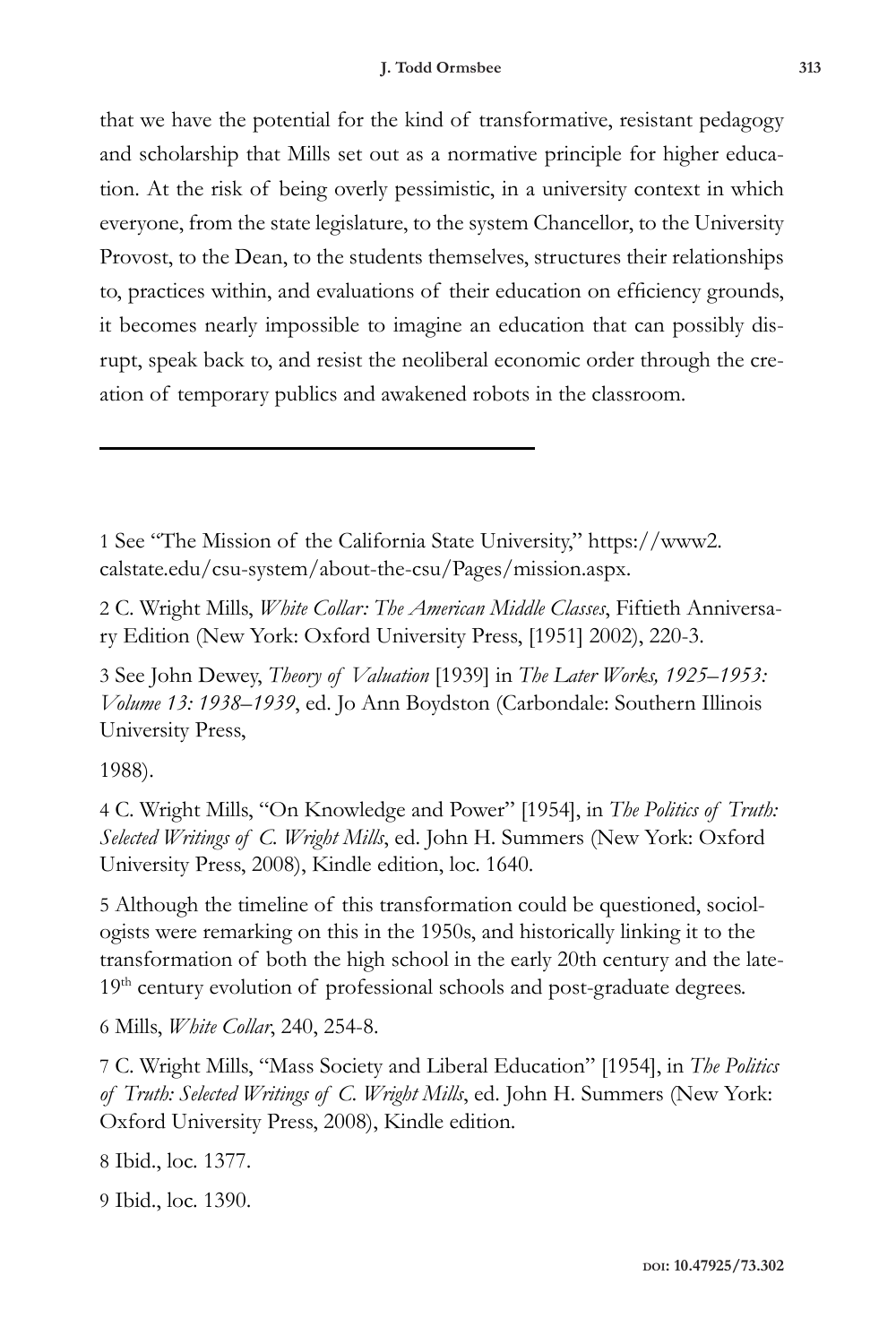10 Ibid., loc. 1415-22.

11 David F. Labaree, "Consuming the Public School," *Educational Theory* 61, no. 4: 381-94.

12 Wendy Brown, *Undoing the Demos: Neoliberalism's Stealth Revolution* (Boston: Zone Books, 2015).

13 For a detailed history and analysis of the social conditions of late capitalism and the rise of neoliberalism, see David Harvey, *A Brief History of Neoliberalism* (New York: Oxford University Press, 2007); and David Harvey, *The Condition of Postmodernity: An Enquiry into the Origins of Cultural Change* (Hoboken, NJ: Wiley-Blackwell, 1991).

14 The foundational work of Max Weber remains as relevant today as when it was published. Max Weber, "Bureaucracy" [1925], in *From Max Weber: Essays in Sociology,* ed. H. H. Gerth and C. Wright Mills, trans. H. H. Gerth and C. Wright Mills (New York: Oxford University Press, 1948).

15 Hans Gerth and C. Wright Mills, *Character and Social Structure: The Psychology of Social Institutions* [1954] (New York: Mariner Books, 1964).

16 Gerth and Mills had identified these orders as salient to American social stratification of the 1950s; we might have a conversation about whether or not these are still the salient social orders functioning in the early 21st century. In addition to education, there are three other social spheres: symbolic, technological, and status, each of which cut across the social orders, structuring and connecting them.

17 A. Javier Treviño, *The Social Thought of C. Wright Mills* (Los Angeles: Sage Books, 2012), 48.

18 C. Wright Mills, "On Intellectual Craftsmanship" [1952], in *The Politics of Truth: Selected Writings of C. Wright Mills*, ed. John H. Summers (New York: Oxford University Press, 2008), Kindle edition, loc. 539.

19 Mills, *White Collar*, 234.

20 See Mills, "On Intellectual Craftsmanship."

21 C. Wright Mills, *The Sociological Imagination*, Fiftieth Anniversary Edition [1959] (New York: Oxford University Press, 2000).

22 Mills, "On Intellectual Craftsmanship," loc. 559.

23 Mills, "Mass Society and Liberal Education," loc. 1494.

24 Ibid., loc. 1502.